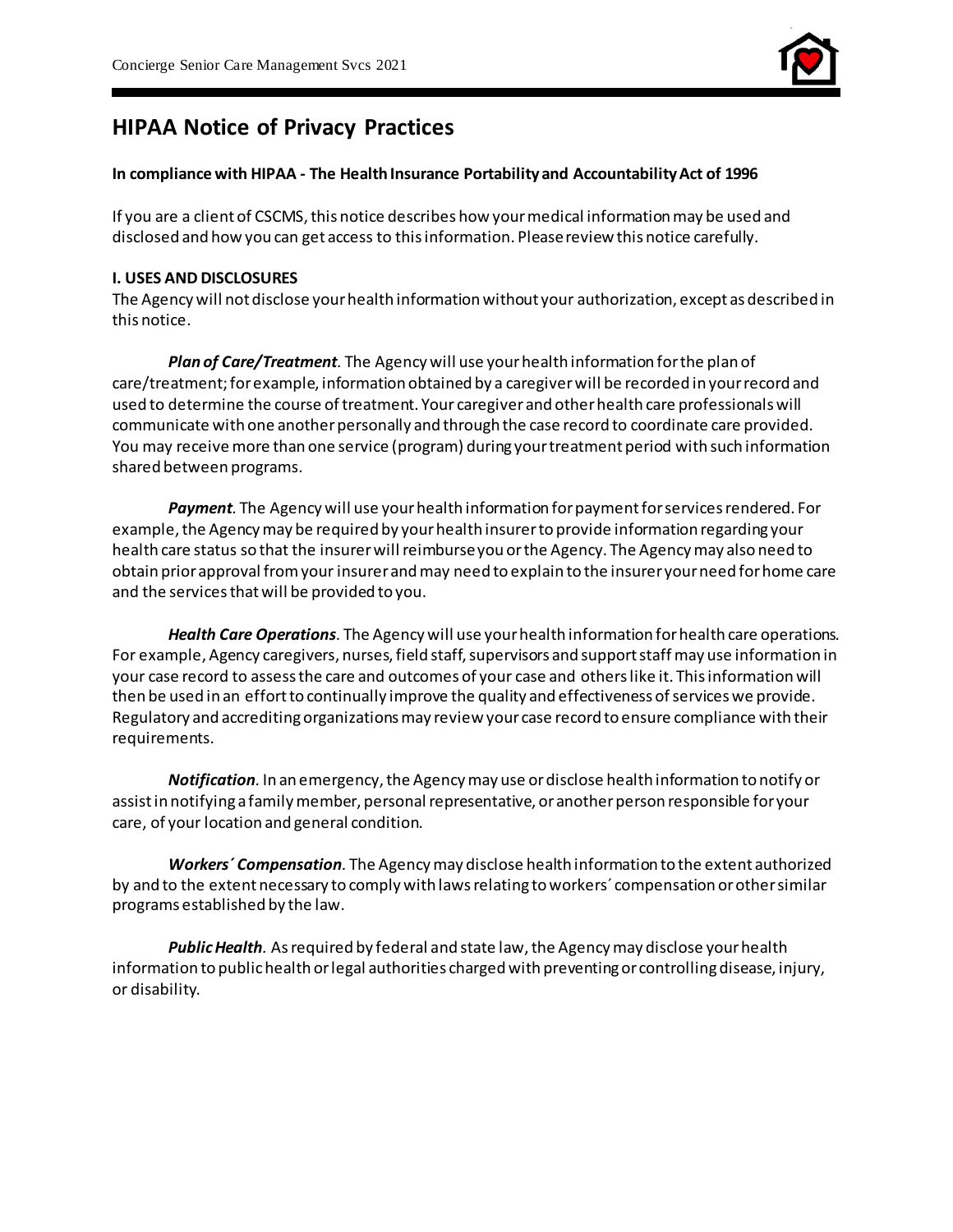

*Law Enforcement.* As required by federal and state law, the Agency will notify authorities of alleged abuse/neglect, and risk or threat of harm to self or others. We may disclose health information for law enforcement purposes as required by law or in response to a valid subpoena.

*Charges against the Agency.* In the event you should file suit against the Agency, the Agency may disclose health information necessary to defend such action.

*Duty to Warn.* When a client communicates to the Agency a serious threat of physical violence against himself, herself or a reasonably identifiable victim or victims, the Agency will notify either the threatened person(s) and/or law enforcement.

The Agency may also contact you about appointment reminders, treatment alternatives or for public relations activities. In any other situation, the Agency will request your written authorization before using or disclosing any identifiable health information about you. If you choose to sign such authorization to disclose information, you can revoke that authorization to stop any future uses and disclosures.

# **II. INDIVIDUAL RIGHTS**

You have the following rights with respect to your protected health information:

1. You may request in writing that the Agency not use or disclose your information for treatment, payment or administration purposes or to persons involved in your care except when specifically authorized by you, when required by law, or in emergency situations. The Agency will consider your request; however, the Agency is not legally required to accept it. You have the right to request that your health information be communicated to you in a confidential manner such as sending mail to an address other than your home.

2. Within the limits of the statutes and regulations, you have the right to inspect and copy your protected health information. If you request copies, the Agency will charge you a reasonable amount, as allowed by statute.

3. If you believe that information in your record is incorrect or if important information is missing, you have the right to submit a request to the Agency to amend your protected health information by correcting the existing information or adding the missing information.

4. You have the right to receive an accounting of disclosures of your protected health information made by the Agency for certain reasons, including reason related to public purposes authorized by law and certain research. The request for an accounting must be made in writing to Privacy Officer. The request should specify the time period for the accounting starting on or after April 14, 2003. Accounting request may not be made for periods of time in excess of six (6) years. The Agency would provide the first accounting you request during any 12-month period without charge. Subsequent accounting request may be subject to a reasonable cost-based fee.

5. If this notice was sent to you electronically, you may obtain a paper copy of the notice upon reque st to the Agency.